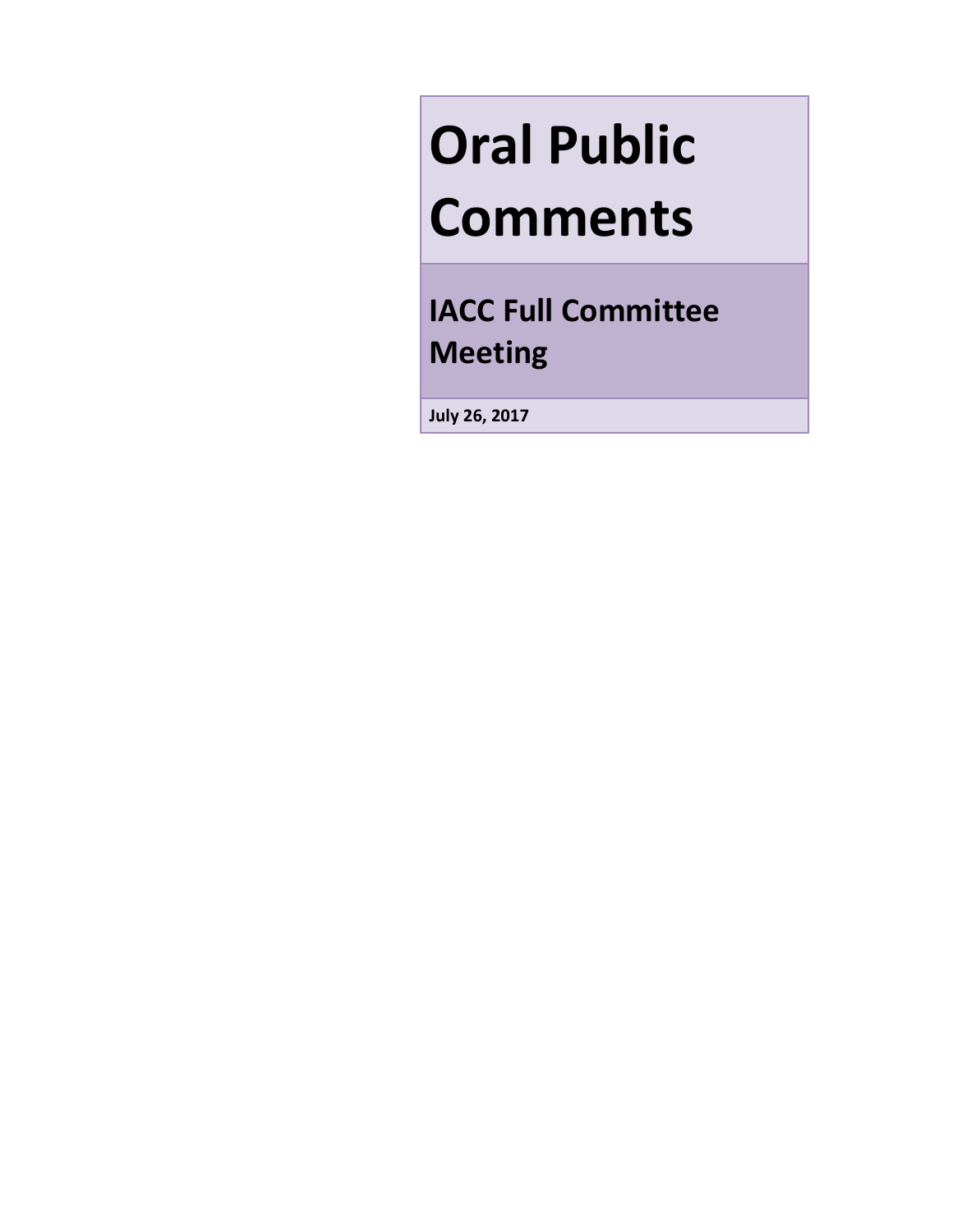## **List of Oral Public Comments**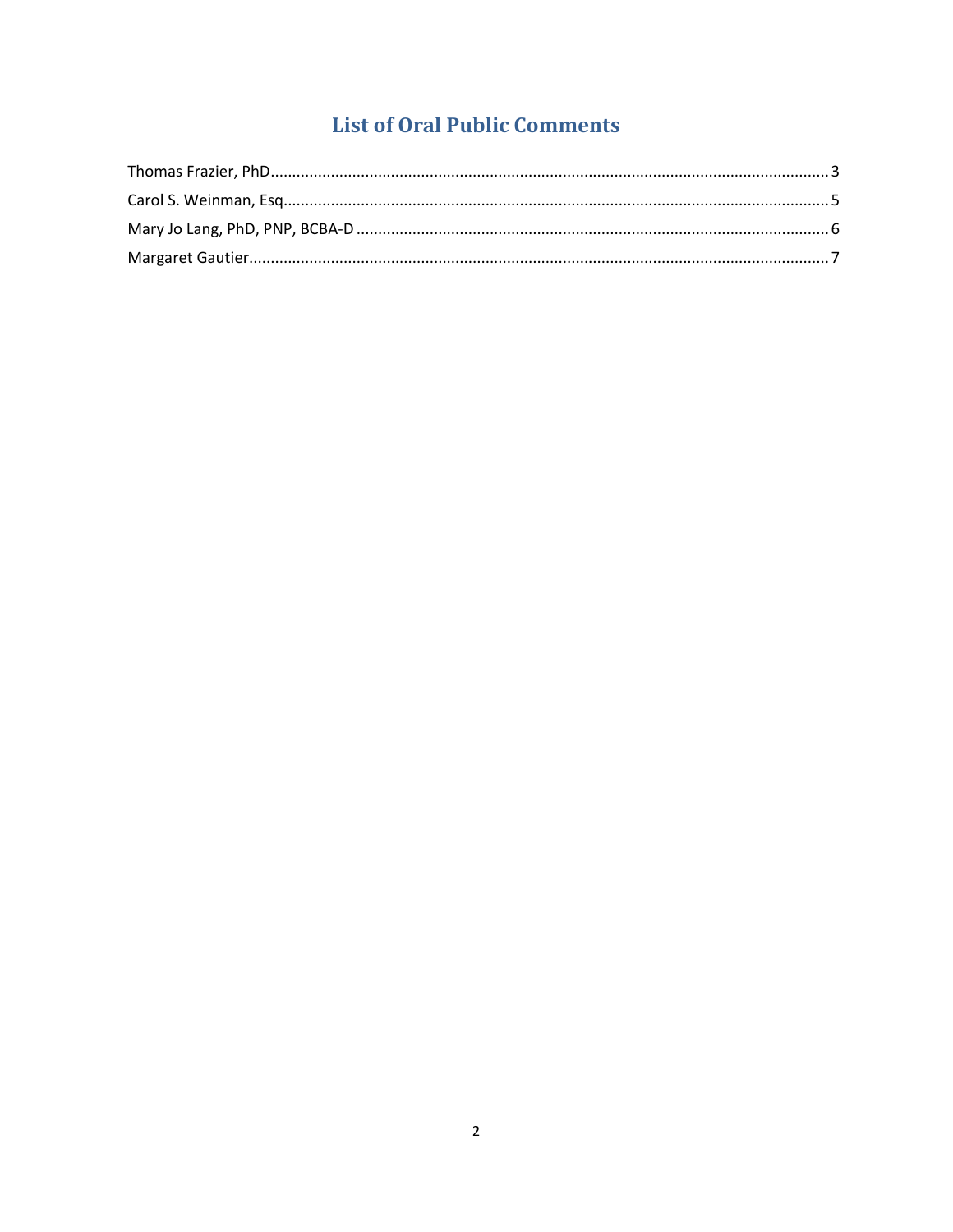#### <span id="page-2-0"></span>**Thomas Frazier, PhD July 26, 2017**

Thank you to the IACC committee for the opportunity to present an update on Autism Speaks science activities and future directions.

#### *MSSNG*

As the world's largest autism whole genome sequencing project, the Autism Speaks-funded MSSNG program complements NIH and Simons Foundation exome and targeted sequencing efforts. Over 100 investigators from more than 30 institutions and 8 countries are currently accessing more than 5,000 sequences that we've made available in an open-science fashion through an easy-to-use web-based interface on the Google Cloud. We expect to release an additional 2,200 sequences in the coming months, followed by the rollout of the MSSNG community portal. The community portal will allow families participating in MSSNG to obtain the results of their whole genome sequence, access genetic counseling, and connect with other families with similar genetic findings.

To date research on the MSSNG genomes has identified 61 autism risk genes, including 18 genes that had not been previously strongly established. Most of the identified risk genes clustered into 3 biologically distinct pathways, supporting the potential for identifying personalized pathway-based therapeutic strategies. Importantly, we see MSSNG as providing a very important complement to exome sequencing efforts by providing the capacity to interrogate the role of regulatory DNA in the biology of autism.

#### *Autism Treatment Network (ATN)*

The Autism Treatment Network (ATN) is a collaboration of 13 clinical research sites located in leading academic medical centers across the US and Canada. It is two closely inter-related networks with the ATN funded via Autism Speaks and the Autism Intervention Research – Physical Health (AIR-P) network funded by HRSA. Since its inception, the ATN has been a leader in clinical care improvement, including the development of toolkits, carepaths, medical guidelines, and training of medical providers.

Major accomplishments include the voluntary participation of more than 7,000 patients in a phenotypic registry that provides detailed information regarding autism symptoms and co-occurring mental health and medical conditions. More than 100 peer-reviewed publications have been generated via the ATN registry and additional ATN/AIR-P studies.

Families, individuals and medical professionals have downloaded ATN toolkits more than 230,000 times, and we've provided more than 15, 000 thumb drives to medical providers. Since 2012, five medical guidelines for ASD have been published in Pediatrics. In 2016 alone, the ATN has provided training to more than 1,300 providers and care coordination to more than 16,000 families.

In the future, we anticipate that the ATN may play an even more powerful role as a learning health network able to conduct clinical trials of personalized therapeutic strategies as well as treatments and products currently being used by families without strong evidence.

#### *Weatherstone Fellowships*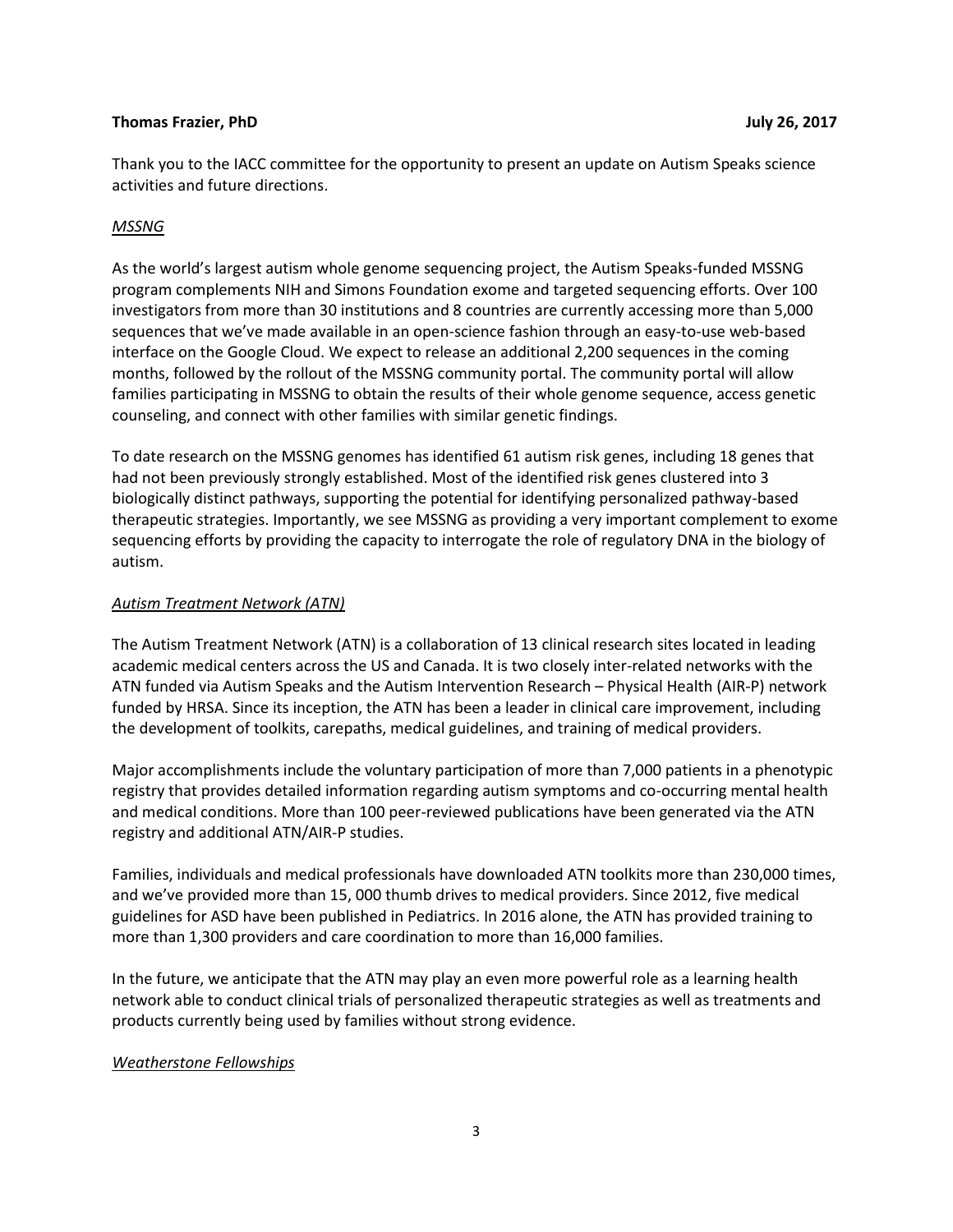The Weatherstone pre-doctoral fellowship program is in its ninth year with 63 total fellows with a class of 8 fellows expected later this year. Our fellows have been incredibly successful in developing research careers in autism, and many have grown into innovators and leaders in the field. Fellow blogs have been a beneficial resource for explaining their research and its impact on individuals and families affected by autism.

### *Strategic Planning for Autism Speaks Science*

The Autism Speaks science team is engaged in a strategic planning process focused on developing a 3 year plan for driving autism science forward. As part of the process we have been receiving feedback from the full range of stakeholders through our Science Survey.

The survey includes 13 questions (including open-ended responses) that gauge what stakeholder groups perceive as the most critical directions and topics for Autism Speaks support. As of July 5, we have received more than 4,800 responses with rich feedback and thoughts about important directions.

In aggregate, initial findings suggest that respondents see both basic and applied science as important with an edge toward applied science. In general, respondents felt that lifespan, adult transition, health/well-being, behavioral and social interventions, and medical interventions were most crucial. Ratings and comments emphasized the importance of disseminating and implementing interventions. Understanding the causes, underlying biology, and measurement of autism – while less critical – were still rated as important. Most importantly, we plan to analyze the full results after additional data are collected and to present results by the respondent's relationship to autism.

We anticipate continuing to broadly address the discovery, translation, and solution spaces while focusing more on pre-clinical and clinical trials that test and advance interventions that can make a substantial difference in the lives of individuals with autism.

#### *Summary*

While we await the survey results and completion of strategic planning, we can say that AS science sees itself as having an important role in driving the field forward by seeding novel projects, collaborating and complementing other funders, contributing to the development of the next generation of scientists, focusing on implementing and disseminating solutions for individuals and families, and connecting research findings to the community.

Individuals who are interested in participating in the Autism Speaks Science Survey can use the following link:

<https://www.surveymonkey.com/r/J6H2K3L>

Thanks!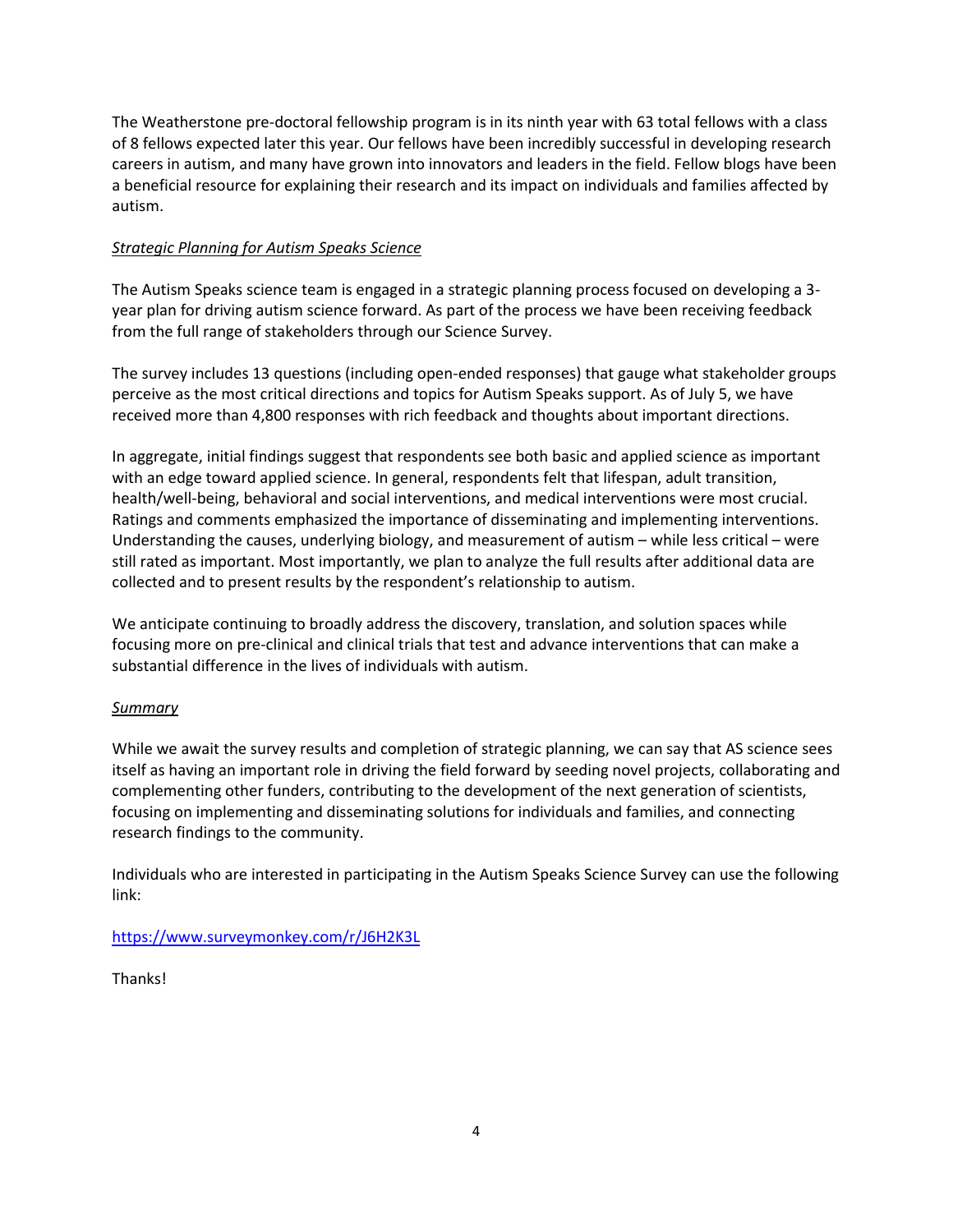#### **Note: Personally Identifiable Information (PII) has been redacted in this document**

#### <span id="page-4-0"></span>**Carol S. Weinman, Esq July 26, 2017**

I am Carol Weinman, an attorney, certified autism specialist, international speaker and mother of a son with autism. While much attention is given to the victimization of those with ASD, my work focuses on those with ASD who are characterized as criminal offenders.

One in 68 individuals is on the autism spectrum and 1 in 45 is male. Of those, a high percentage, ages 13 and up, are experiencing encounters with law enforcement and the criminal justice system. That is why the growing concern of autism and crime is a topic of relevance in discussions on Transition. Most often these so-called perpetrators are those on the high functioning end of the autism spectrum. This presents a compelling need to determine why it is happening and what needs to be done to prevent the escalating numbers. The primary means of prevention are education and training of those in law enforcement and the criminal justice system. Training police officers what to look for, how to approach these individuals and what to do is a key component in preventing what could become a criminal matter from progressing further within the criminal justice system. Educating prosecutors, attorneys, judges and probation officers prevents the often unjust and inappropriate treatment of this misunderstood and vulnerable population. Many among this population – who are already facing numerous life challenges – are adding to that a criminal record and listing on a sex offender registry. In an effort to prevent escalating criminal arrests, my primary focus is on demystifying the behaviors that are often misinterpreted as suspect and socially inappropriate. It is imperative to raise awareness of this issue and to increase the understanding of why it is happening, what needs to be done to prevent it, and what can be done to improve treatment and rehabilitation of those convicted or imprisoned. Additionally, certain child pornography laws and mandatory penalties need to be reassessed to consider their efficacy and sense of justice when involving the viewing, downloading and distributing by those with ASD.

Carol S. Weinman, Esq. Weinman Law Office [PII redacted] Fort Washington, PA [PII redacted]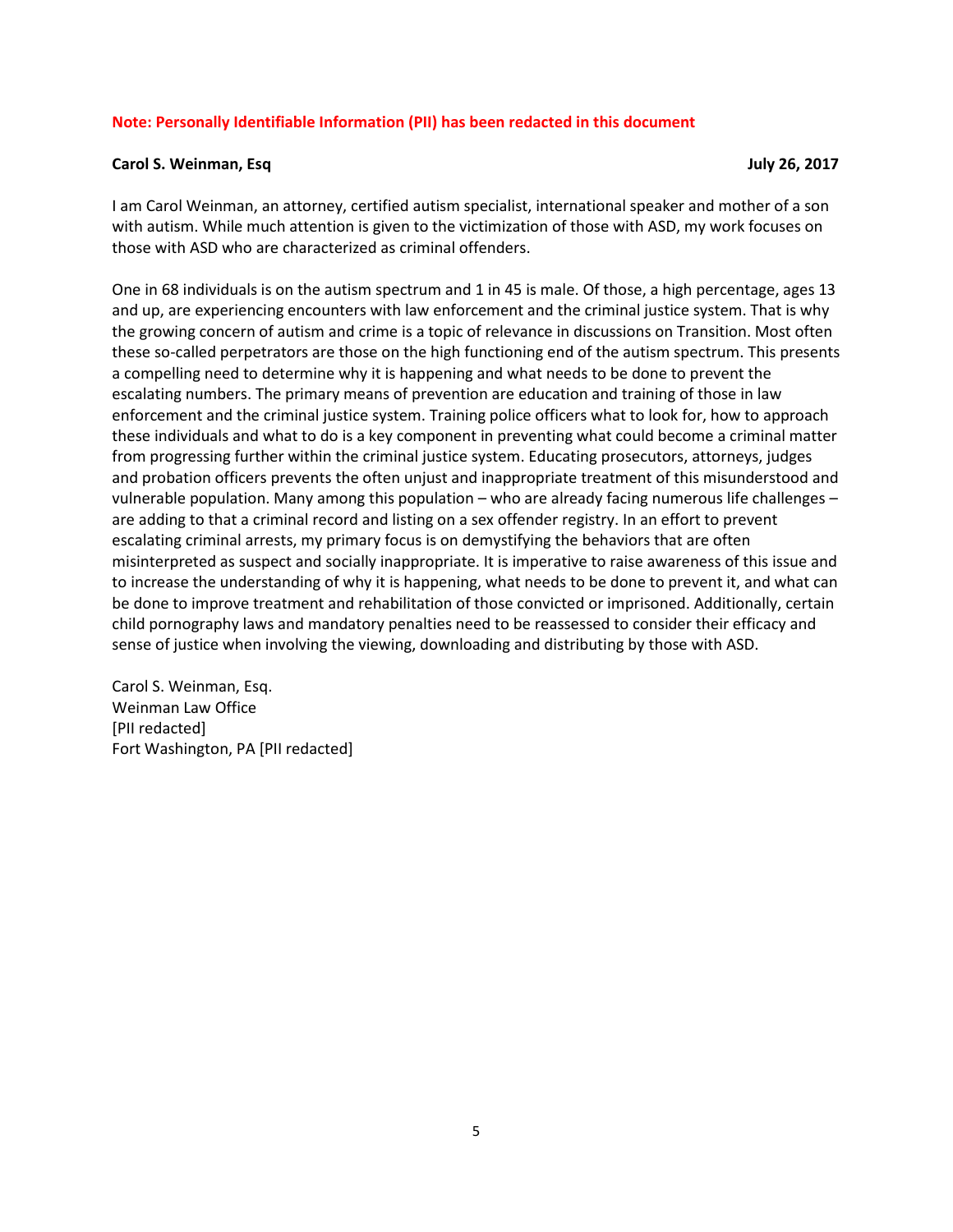#### <span id="page-5-0"></span>**Mary Jo Lang, PhD, PNP, BCBA-D July 26, 2017**

1. Due to the complex nature of the autism disorder, parents experience a high degree of stress and trauma. One example is supported by a high degree of divorce rates. Mental health services are critical to the individual with autism as well as their family. I would like to see more mental health services available to these families.

2. I'm concerned about the budgetary cuts proposed by the current administration regarding funding for individuals for autism such as Medicare. We need to advocate for increases for funding for individuals impacted with autism and their family.

3. At the last International Society for Autism Research Conference in San Francisco, the majority of the research focused on high functioning, verbal, employable individuals with autism. There needs to be more research focusing on individuals that have moderate to severe autism. The intent of research should be to identify interventions to facilitate these individuals' quality-of-life and positive contributions to society.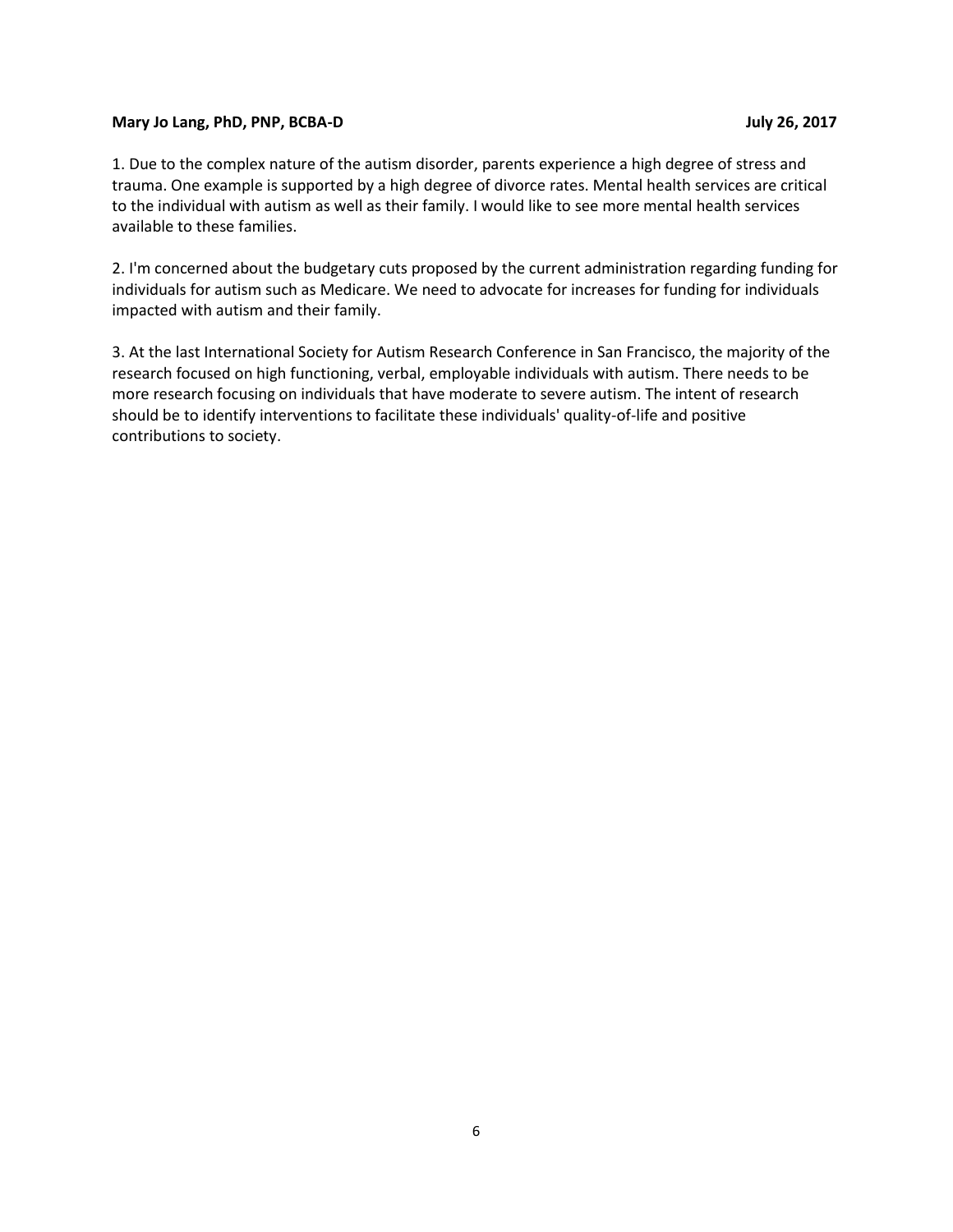#### <span id="page-6-0"></span>**Margaret Gautier According to the United States of the United States and According to According the United States According to According the United States and According to According the United States and According to Acco**

As a parent, what I see is an array of issues within my community regarding Autism. Firstly, Autism should be federally recognized as a speciality that requires some type of certification and accreditation in and effort to administer consistent educational services across the nation. Leaving it up to the states does not provide consistency in educational standards, quality control of teachers, or a transparency of understanding for parents who are still learning about Autism, yet alone their rights or the availability of services and support within the school system which is exactly what I am experiencing now. The teacher of my student has not assessed him informally the entire year or contributed instructional direction to his academic goals in any way which has resulted in one year of lost instructional learning. This is s typical caveat of not having this condition as a federally accredited or certified specialty. Functional curriculums have not been formally adopted which leaves teachers inventing the wheel for each and every child for the duration of their employment or students enrollment. With the array of behavioral components that surround this condition, the various levels of learning and so forth, there needs to be a way to bridge the gap between the scientific communities and the other communities that are administering services by standardizing autism as a speciality governed by an accredited body of some sort. Teachers, therapists, and other specialists should be able to receive a certification by a federally approved program to administer services to students to help with quality control. Someone who is ABA certified doesn't necessarily have the training or experience to help treat autism students or patients as the case is in my county. Just because a teacher has 5 years of special education experience, doesn't mean they know how to or want to adminster services properly for an Autistic child like what I am currently experiencing. OT specialist or speech therapist who administer services in counties or states should have specialized autism training and have this speciality as a part of their credentials from a certified program that is accredited by the federal government or their state just like other standards are such as the amount of hours of instructional learning being a part of DOE accreditations. Functional learning curriculums should be able to help teachers determine the grade level of functionality a child is performing at. Based on my current experiences, my state has a VAAP but it does not indicate what grade level of functionality my student is placed in, i.e. 1st, 2nd 3rd grade etc., only that he passed it. This does not help me to help him at home because most parents do not understand what this is for due to poor communication from the state and county. Eligibility or Evaluations are done every 3 years in Va and each year corresponding until the next 3 year mark, the teacher and IEP team is responsible for providing instructional learning which helps shape the IEP. Unfortunately, the IEP is only as good as the team. My current team is not cohesive, the teacher has not demonstrated the willingness to conduct informal assessments in an effort to guide my child's academic growth. These are the common issues that plague the Autism Community. Issues like this can cause regression and because their growth has been hindered. This will continue to happen if certain practices are not mandated. Assessments both formal and informal, need to happen more often because there are many children that benefit from these especially if the parents are uneducated or still learning about Autism who seek guidance from professionals to help them help their child. Virginia resources are so scattered and it makes accessibility difficult when students are required to fill a specific amount of instructional time. Special education department's should start having an autism cluster or subdivision so that they can focus soley on autism services. My state and PWCS have no such thing. If this subdivision was created, then it can help educators and other specialists to tap into other resources such as the IACC to help guide their counties or states. People that are here and placed in the higher level positions to represent the state or counties are not made visible until parents seek out and hopefully stumble across the right person(s) to help them. Educational standards for autism need to be changed and made more consistent to help bring about more functional individuals and consistent educational standards. Resources for parents aren't always made apparent and because of that, parents are frustrated and left unresolved because they